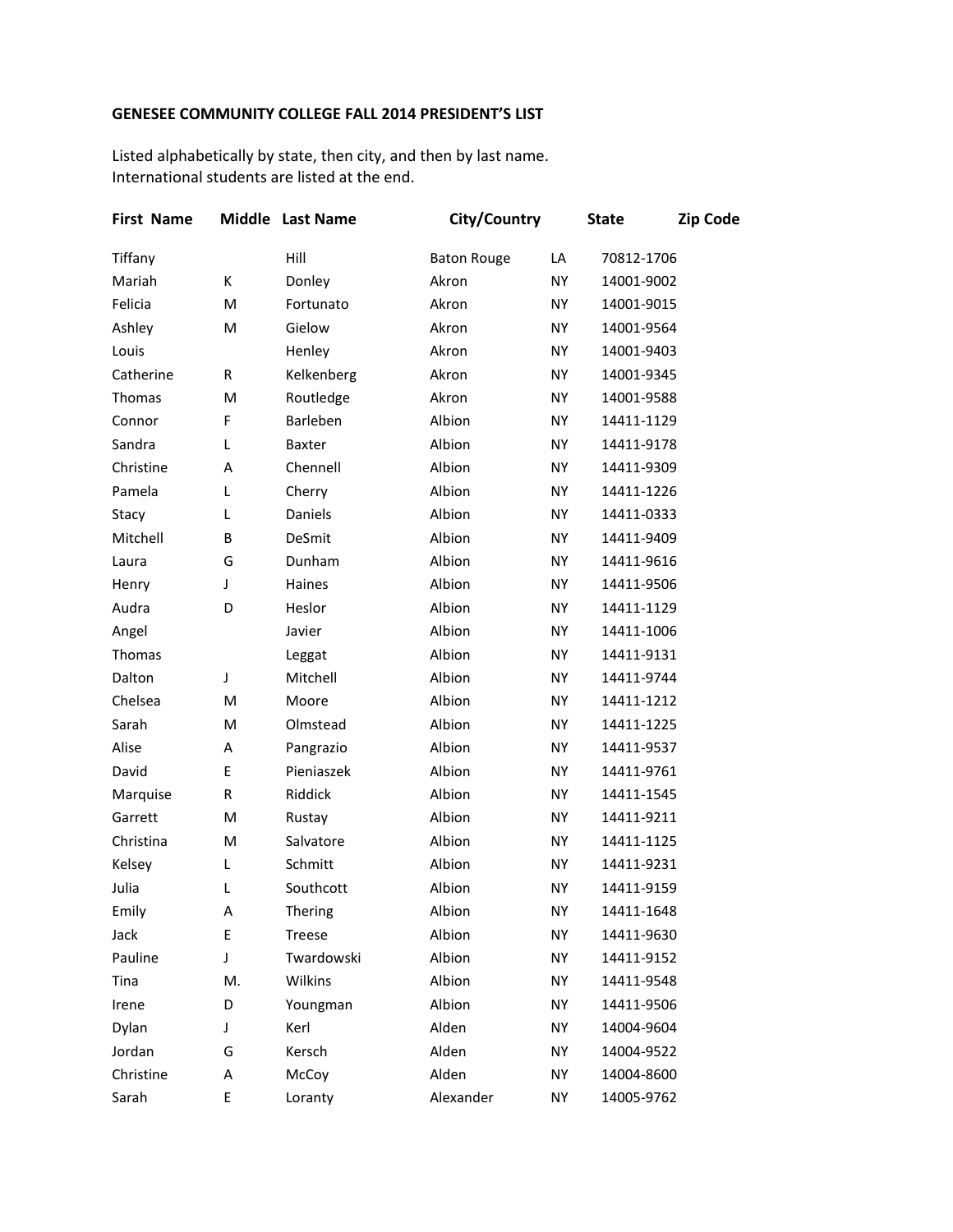| Karly     | R  | Natalizia     | Alexander | <b>NY</b> | 14005-9716 |
|-----------|----|---------------|-----------|-----------|------------|
| Eliza     | P  | Vacanti       | Alexander | <b>NY</b> | 14005-9774 |
| Kelsey    | К  | Wright        | Alexander | NY        | 14005-9787 |
| Samantha  | L  | Walker        | Amherst   | <b>NY</b> | 14226-4119 |
| Christine | L  | Stacey        | Appleton  | NY        | 14008-9621 |
| Erica     | M  | Cheman        | Arcade    | <b>NY</b> | 14009-1317 |
| Ashley    | N  | Dryden        | Arcade    | NY        | 14009-1018 |
| Kyla      | A  | Glasner       | Arcade    | <b>NY</b> | 14009-1504 |
| Jennifer  | N  | Hanson        | Arcade    | NY        | 14009-1301 |
| Connor    | F  | Johnson       | Arcade    | <b>NY</b> | 14009-9738 |
| Erin      |    | Mingle        | Arcade    | NY        | 14009-1306 |
| Amber     | J  | Platt         | Arcade    | <b>NY</b> | 14009-9624 |
| Quinn     | P  | Smith         | Arcade    | NY        | 14009-9426 |
| Courtney  | L  | Westberg      | Arcade    | <b>NY</b> | 14009-9728 |
| Jessica   | N  | Wittmeyer     | Arcade    | NY        | 14009-9652 |
| Rebecca   | A  | Zielinski     | Arcade    | <b>NY</b> | 14009-9624 |
| Ryan      |    | Ellis         | Attica    | NY        | 14011-9646 |
| Shelby    | E  | Flynn         | Attica    | <b>NY</b> | 14011-9643 |
| Mallory   | P  | Frew          | Attica    | NY        | 14011-1221 |
| Rebecca   | А. | Gow           | Attica    | <b>NY</b> | 14011-9611 |
| Todd      | M  | Lewinski      | Attica    | NY        | 14011-9684 |
| Ashley    | M  | Michalek      | Attica    | <b>NY</b> | 14011-9711 |
| Haley     | E  | Piontkowski   | Attica    | NY        | 14011-9625 |
| Amandarae | L  | Ricker        | Attica    | <b>NY</b> | 14011-1228 |
| Chase     | P  | Seiferth      | Attica    | NY        | 14011-1003 |
| Sarah     | E  | Strumpf       | Attica    | NY        | 14011-9563 |
| Sarah     | E  | Sweetman      | Attica    | NY        | 14011-9716 |
| Danielle  |    | Wilshire      | Attica    | NY        | 14011-9610 |
| Benjamin  | D  | Wright        | Attica    | <b>NY</b> | 14011-1138 |
| Stephanie | Г  | Youngers      | Attica    | <b>NY</b> | 14011-1201 |
| Jeffery   | S  | Swafford      | Avon      | ΝY        | 14414-9781 |
| Kelsey    | E  | Temperato     | Avon      | NY        | 14414-1109 |
| Kerry     | M  | Mills         | Basom     | ΝY        | 14013-9779 |
| Nathan    | V  | Nadolinski    | Basom     | NY        | 14013-9741 |
| Jessica   | L  | Pfalzer       | Basom     | NY.       | 14013-9794 |
| Cody      | M  | Sumeriski     | Basom     | NY        | 14013-9780 |
| Trevor    | S  | Avery         | Batavia   | NY.       | 14020-3422 |
| Amie      | R. | Baird         | Batavia   | NY        | 14020-1011 |
| Danielle  | M  | Bell          | Batavia   | NY.       | 14020-9744 |
| John      | P  | Bezon         | Batavia   | NY.       | 14020-9503 |
| Jake      | M  | <b>Brasky</b> | Batavia   | ΝY        | 14020-3701 |
| Jessica   | M  | Caryl         | Batavia   | NY        | 14020-3563 |
| Haley     | W  | Case          | Batavia   | ΝY        | 14020-1615 |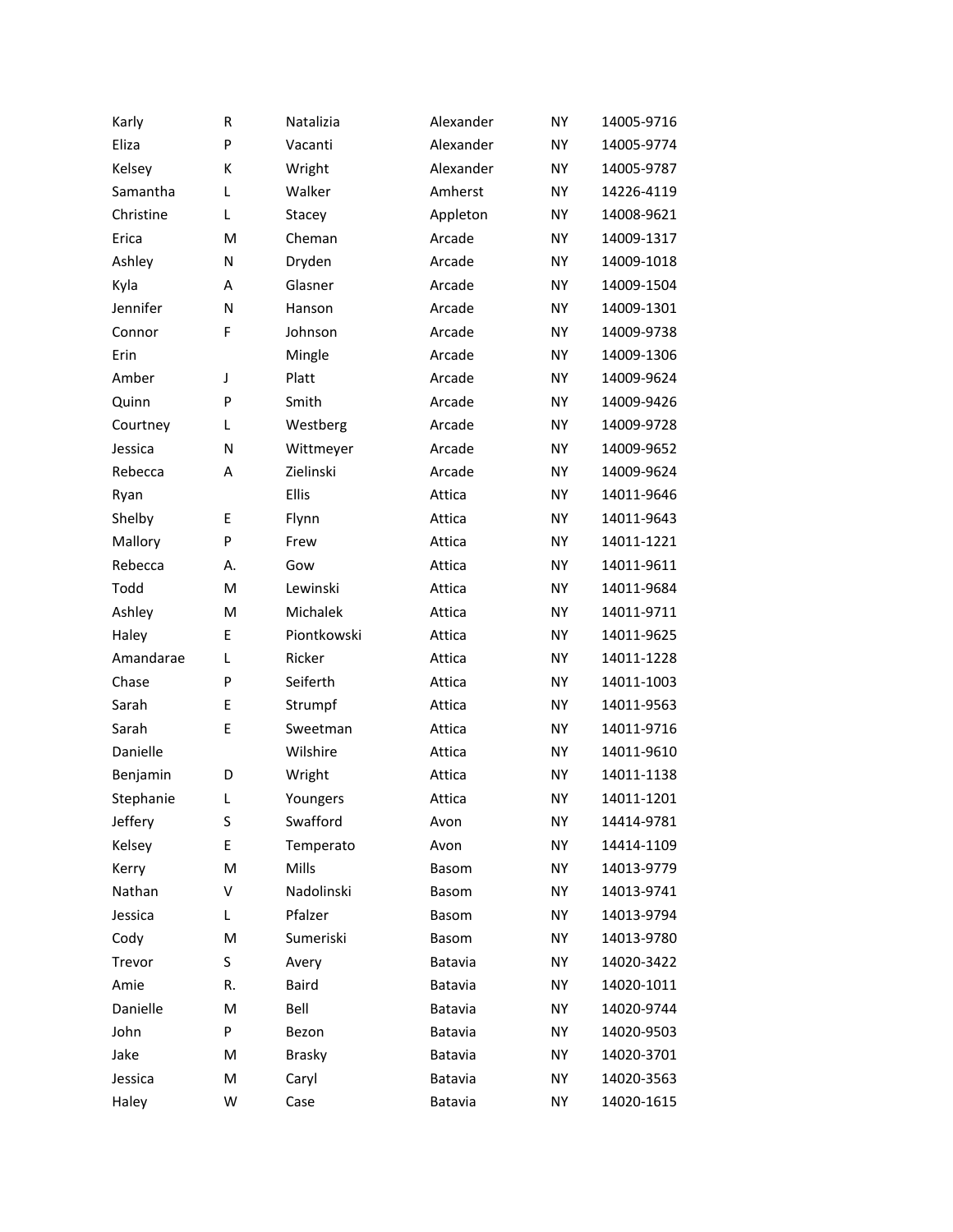| Emily         | S     | <b>DeNise</b>    | Batavia | <b>NY</b> | 14020-2016 |
|---------------|-------|------------------|---------|-----------|------------|
| Nicholas      | F     | DiFilippo        | Batavia | <b>NY</b> | 14020-1303 |
| Cassandre     | Г     | Dipiazza         | Batavia | <b>NY</b> | 14020-3602 |
| Danielle      | M     | Eddy             | Batavia | <b>NY</b> | 14020-3318 |
| Sara          | A     | Elliott          | Batavia | <b>NY</b> | 14020-1146 |
| Maria         | К.    | Frieday          | Batavia | <b>NY</b> | 14020-3019 |
| Ryan          | P     | Fuller           | Batavia | <b>NY</b> | 14020-2007 |
| Michael       | S     | Garrett          | Batavia | <b>NY</b> | 14020-2036 |
| Justin        | R     | Gerace           | Batavia | <b>NY</b> | 14020-2514 |
| Bernadette    | M.    | Goodenbery       | Batavia | <b>NY</b> | 14020-3322 |
| Kelly         | C     | Goodheart        | Batavia | <b>NY</b> | 14020-2209 |
| Ciera         | M     | Hanley           | Batavia | <b>NY</b> | 14020-9573 |
| Kenneth       |       | Henning          | Batavia | <b>NY</b> | 14020-9116 |
| Alexander     | F     | Hilken           | Batavia | <b>NY</b> | 14020-9503 |
| Kelly         | A     | Hoitink          | Batavia | <b>NY</b> | 14020-1066 |
| Cathy         | A     | Jacques          | Batavia | <b>NY</b> | 14020-1329 |
| Michelle      | D     | Kantz            | Batavia | <b>NY</b> | 14020-2323 |
| Sharon        |       | Knaudt           | Batavia | <b>NY</b> | 14020-2422 |
| Korie         | E     | Leitten          | Batavia | <b>NY</b> | 14020-9743 |
| Emily         | Maria | LeMaster         | Batavia | <b>NY</b> | 14020-3341 |
| Megan         | K     | Mase             | Batavia | <b>NY</b> | 14020-2732 |
| Koree         | A     | McAllister       | Batavia | <b>NY</b> | 14020-2035 |
| Rebecca       | D     | Meloon           | Batavia | <b>NY</b> | 14020-1607 |
| Jennifer      | R     | Merle            | Batavia | <b>NY</b> | 14020-9767 |
| Tayler        | M     | Mitchell         | Batavia | <b>NY</b> | 14020-1922 |
| Elizabeth     | A     | <b>Myers</b>     | Batavia | <b>NY</b> | 14020-1139 |
| Peter         | T     | OBrien           | Batavia | <b>NY</b> | 14020-3644 |
| Ben           | R     | Olsen            | Batavia | <b>NY</b> | 14020-2422 |
| Justin        | M     | Perry            | Batavia | <b>NY</b> | 14020-1745 |
| Robynn        | A     | Prichett         | Batavia | <b>NY</b> | 14020-9466 |
| Mary          | В.    | Printup          | Batavia | <b>NY</b> | 14020-1252 |
| Veronica      | L     | Rizzo            | Batavia | NY        | 14020-9631 |
| Sarah         | E     | Sanchez-Anderson | Batavia | NY.       | 14020-1306 |
| Trevor        | J     | Schimley         | Batavia | NY.       | 14020-3701 |
| Rebecca       | A     | Sheets           | Batavia | NY.       | 14020-1630 |
| John          | R     | Sherman          | Batavia | NY.       | 14020-2502 |
| <b>Brenda</b> | м     | Smelski          | Batavia | NY.       | 14020-9465 |
| Latoya        | С     | Smith            | Batavia | NY.       | 14020-2811 |
| Amanda        | т     | Sterzick         | Batavia | NY.       | 14020-3502 |
| Cody          | L     | Stevenson        | Batavia | NY.       | 14020-1114 |
| Kevin         | P     | Stone            | Batavia | NY.       | 14020-1629 |
| Nicolette     | G     | Suozzi           | Batavia | NY.       | 14020-3903 |
| Morgan        | M     | Wagner           | Batavia | ΝY        | 14020-2641 |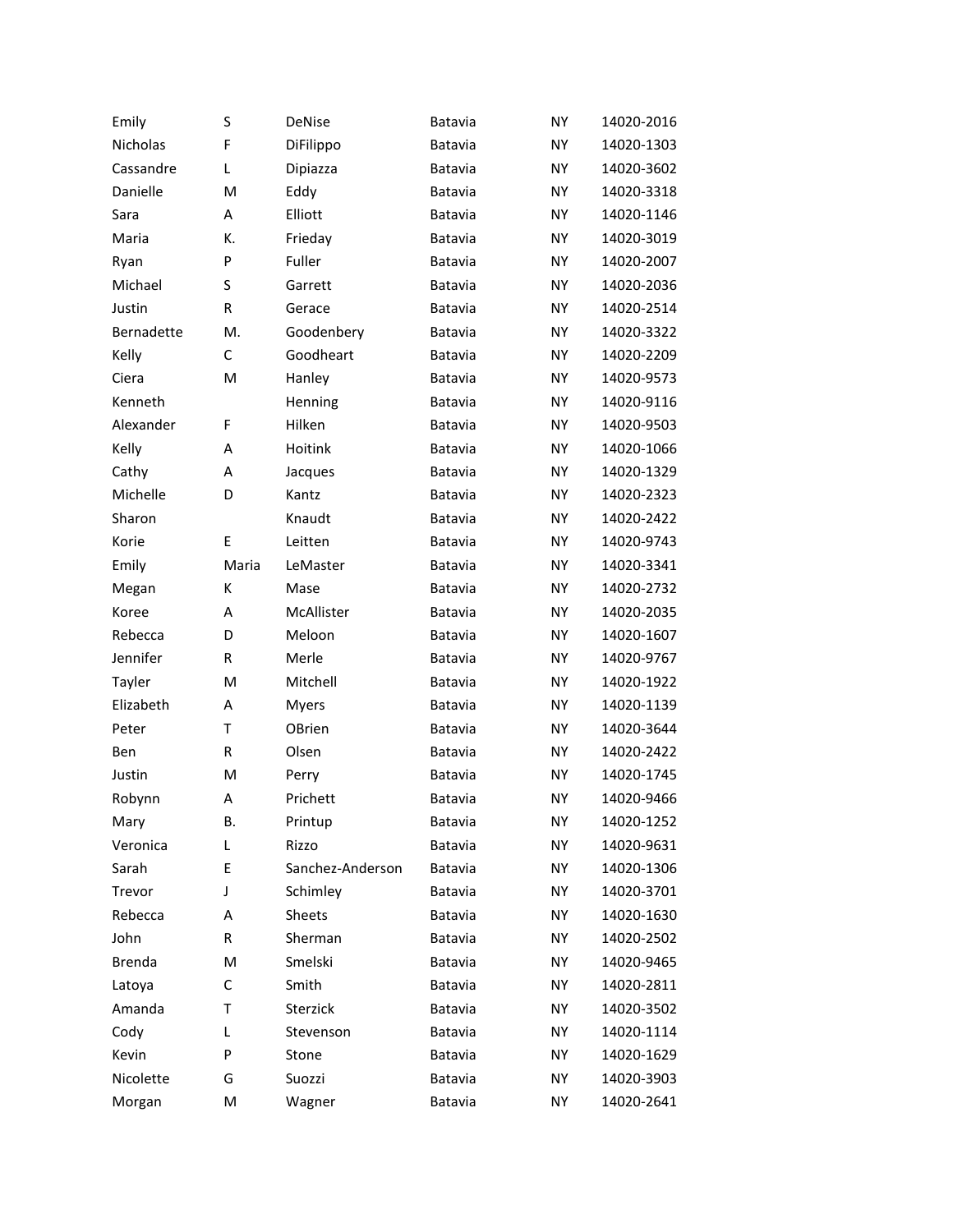| Rebecca    | G            | Woodruff       | Batavia        | <b>NY</b> | 14020-3506 |
|------------|--------------|----------------|----------------|-----------|------------|
| Helen      | E            | Zickl          | Batavia        | <b>NY</b> | 14020-2718 |
| Joseph     | G            | Skelly         | Bath           | <b>NY</b> | 14810-1124 |
| Taylor     | N            | Becker         | <b>Belfast</b> | <b>NY</b> | 14711-0118 |
| Gina       | R            | Constable      | Bergen         | NY        | 14416-9346 |
| Madeline   | R            | Corcimiglia    | Bergen         | <b>NY</b> | 14416-9409 |
| Kristin    | L            | Hohn           | Bergen         | NY.       | 14416-9744 |
| Dakota     | L            | Koons          | Bergen         | NY        | 14416-9533 |
| Mark       | J            | Lancaster      | Bergen         | NY        | 14416-9752 |
| Brendan    | J            | Murray         | Bergen         | <b>NY</b> | 14416-9573 |
| Janae      | L            | Stacy          | Bergen         | NY.       | 14416-9404 |
| Lori       | $\mathsf{R}$ | Crandall       | <b>Bliss</b>   | <b>NY</b> | 14024-9403 |
| Naomi      | L            | Hays           | <b>Bliss</b>   | NY        | 14024-9737 |
| Christina  | E            | Sheer          | <b>Bliss</b>   | <b>NY</b> | 14024-9404 |
| Seth       | W            | Deeren         | Brockport      | NY.       | 14420-1165 |
| Joshua     | A            | Gillett        | Brockport      | NY        | 14420-9764 |
| Samantha   | M            | Jurhs          | Brockport      | NY        | 14420-9613 |
| Cherie     |              | Sailus         | Brockport      | <b>NY</b> | 14420-9355 |
| James      | E            | Santos         | Brockport      | NY.       | 14420-2430 |
| Melissa    | A            | Scheidt        | Brockport      | NY        | 14420-2659 |
| Melissa    | B            | Sy             | Brockport      | NY        | 14420-9418 |
| Samantha   | R            | Thiele         | Brockport      | NY        | 14420-9483 |
| Ki'Atta    | S            | Whipset        | Brockport      | NY.       | 14420-2405 |
| Kayla      | M            | Wolf           | Brockport      | NY        | 14420-1439 |
| Abigail    | А            | Asenso         | <b>Bronx</b>   | NY        | 10473-4729 |
| lesha      | D            | DeLesline      | <b>Bronx</b>   | <b>NY</b> | 10466-4429 |
| Tamika     | T            | Knutt          | Brooklyn       | NY.       | 11203-5300 |
| Megan      |              | Ciesla         | <b>Buffalo</b> | NY        | 14226-1416 |
| Melissa    |              | Dreyer         | <b>Buffalo</b> | <b>NY</b> | 14222-1501 |
| Casandra   | L            | Anderson       | Byron          | <b>NY</b> | 14422-9736 |
| Kayla      |              | Curry          | Byron          | NY        | 14422-0394 |
| Vincent    | J            | Coons          | Caledonia      | NY        | 14423-9707 |
| Constance  | M            | Eadie          | Caledonia      | NY.       | 14423-9529 |
| Jill       | L.           | Keenan         | Caledonia      | NY        | 14423-9506 |
| Jessica    | L            | Perkins        | Caledonia      | NY        | 14423      |
| Dana       | K            | Sass           | Caledonia      | NY        | 14423-1220 |
| Stuart     | А            | Sousa          | Caledonia      | ΝY        | 14423-9562 |
| Carrington | E            | Wells          | Caledonia      | NY        | 14423-1012 |
| Lukas      | P            | Iverson        | Canandaigua    | ΝY        | 14424-9360 |
| Michelle   | С            | Delude         | Castile        | NY        | 14427-9700 |
| Nicole     | А            | Lee            | Castile        | ΝY        | 14427-9601 |
| Kelly      | Α            | Schubert       | Chaffee        | NY        | 14030-9807 |
| Kathryn    | Ε            | <b>Balonek</b> | Churchville    | ΝY        | 14428-9521 |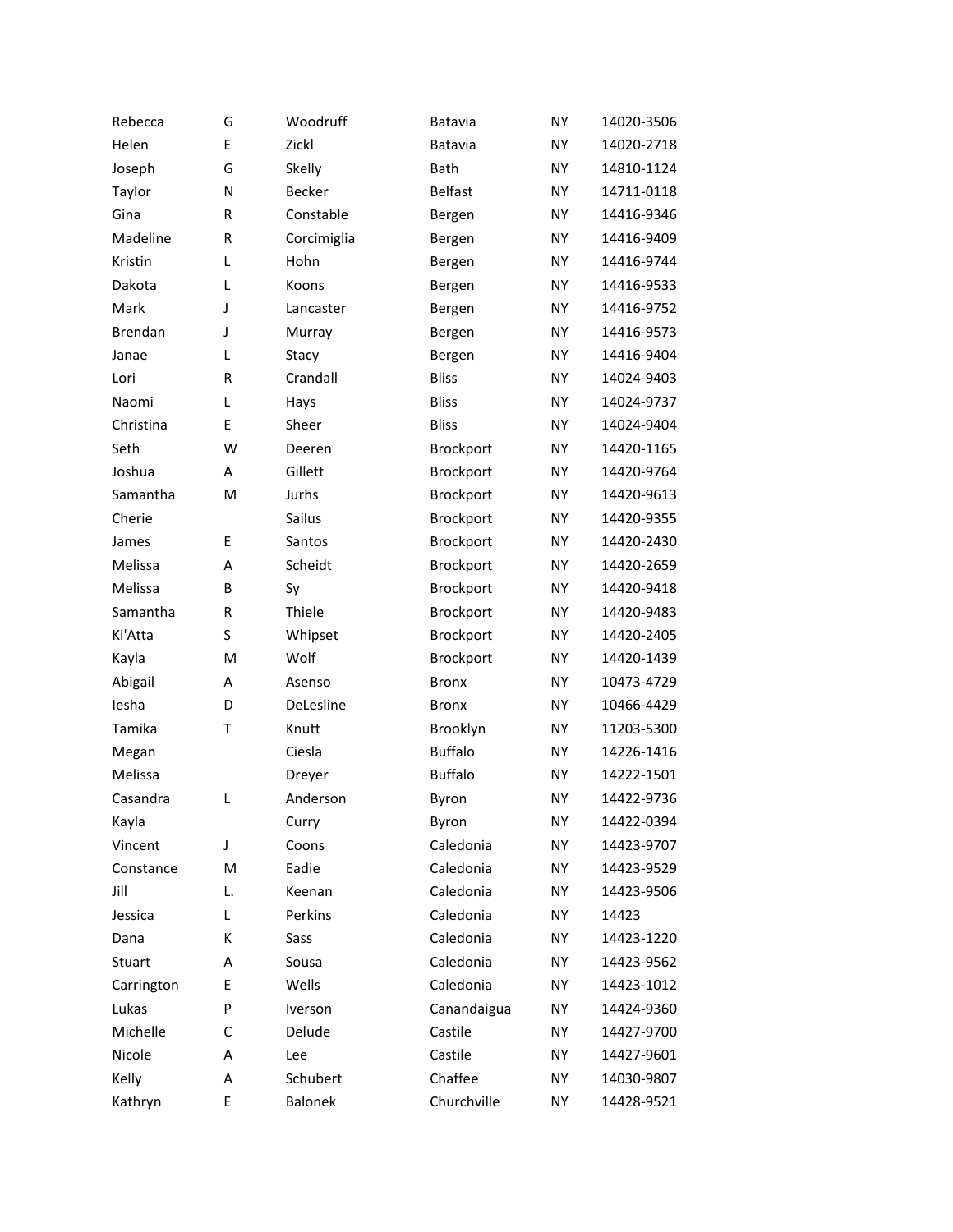| Emma         | R     | Lynch         | Churchville   | NY        | 14428-9406 |
|--------------|-------|---------------|---------------|-----------|------------|
| Samuel       | J     | Underwood     | Churchville   | <b>NY</b> | 14428-9613 |
| Kelsey       | R     | Willis        | Churchville   | NY        | 14428-9107 |
| Jordan       |       | Reese         | Clinton       | <b>NY</b> | 13323-4043 |
| Rebecca      | Α     | Stephens      | Cohocton      | NY        | 14826-9714 |
| Heather      | M     | Balcerzak     | Corfu         | <b>NY</b> | 14036-9587 |
| Derek        | T     | Cory          | Corfu         | NY        | 14036-9720 |
| Jodie        | M.    | Gutowski      | Corfu         | <b>NY</b> | 14036-9501 |
| Alyson       | D     | Krzanak       | Corfu         | NY        | 14036-9545 |
| Jenifer      | L     | Kulpa         | Corfu         | NY        | 14036-9511 |
| Jennie       | V     | Lipinski      | Corfu         | NY        | 14036-9655 |
| Kristin      | M     | Peters        | Corfu         | <b>NY</b> | 14036-9520 |
| Emilee       | Г     | Reeb          | Corfu         | NY        | 14036-9600 |
| Jessica      | L     | Rudnik        | Corfu         | NY        | 14036-9520 |
| Danielle     | E     | Sharick       | Corfu         | NY        | 14036-9571 |
| Amanda       | A     | Starczewski   | Corfu         | <b>NY</b> | 14036-9510 |
| Jessica      | L     | Urban         | Corfu         | NY        | 14036-0088 |
| Kevin        | J     | Marek         | Crittenden    | NY        | 14038-0173 |
| Erin         | M     | Howe          | Dalton        | NY        | 14836      |
| Carrie       | A     | White         | Dalton        | NY        | 14836-9722 |
| Devan        | E     | Adams         | Dansville     | NY        | 14437-9549 |
| Kathi        | L     | <b>Blaise</b> | Dansville     | NY        | 14437-9675 |
| Joseph       | J     | Ciranni       | Dansville     | NY        | 14437-9108 |
| <b>Brian</b> | J     | Currier       | Dansville     | NY        | 14437-9752 |
| William      | Н     | DeMuth        | Dansville     | NY        | 14437-1650 |
| April        | M     | Diaz          | Dansville     | NY        | 14437-1335 |
| Julie        | Α     | Evanchik      | Dansville     | NY        | 14437-9485 |
| Heather      | M     | Fox           | Dansville     | NY        | 14437-9490 |
| Nichole      | Marie | Frank         | Dansville     | NY        | 14437-9130 |
| Patrick      | M.    | Harris        | Dansville     | NY        | 14437-9733 |
| Rebekah      | L     | Hull          | Dansville     | ΝY        | 14437-9707 |
| Frank        | J     | Ikeler        | Dansville     | NY        | 14437-1424 |
| Lori         | Α     | Losey         | Dansville     | ΝY        | 14437-1251 |
| Deborah      | R     | Rivera        | Dansville     | NΥ        | 14437-1706 |
| Donna        | P     | Schmitz       | Dansville     | NY.       | 14437-1238 |
| Timothy      | R     | Schmitz       | Dansville     | ΝY        | 14437-1238 |
| Emily        | J     | Young         | Dansville     | ΝY        | 14437-9154 |
| Austin       | C     | Heberlein     | Darien Center | ΝY        | 14040-9725 |
| Jennifer     | L     | Hutzler       | Darien Center | ΝY        | 14040-9605 |
| Jennifer     | M     | McNutt        | Darien Center | ΝY        | 14040-9751 |
| Dillon       | M     | Lauricella    | Delevan       | ΝY        | 14042-9802 |
| Kellie       | Α     | Rivas-Ramsey  | Delevan       | ΝY        | 14042-9660 |
| Madison      | L     | Schurr        | Delevan       | ΝY        | 14042-9727 |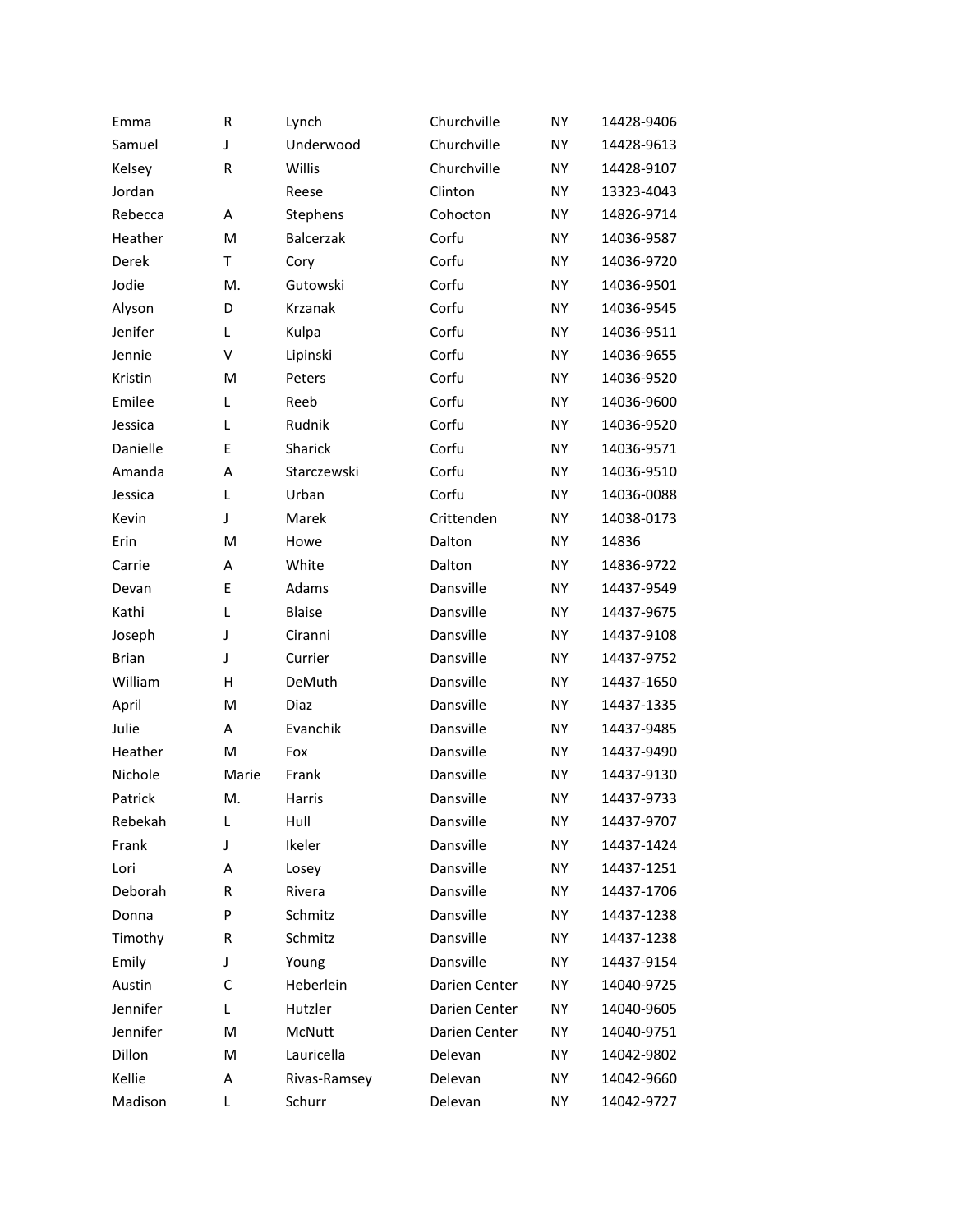| Alexander     | P     | Stewart        | Delevan       | <b>NY</b> | 14042-9699 |
|---------------|-------|----------------|---------------|-----------|------------|
| Trisha        | M     | Thomas         | Delevan       | <b>NY</b> | 14042-9450 |
| Jennifer      |       | <b>Burns</b>   | Dexter        | NY        | 13634-3042 |
| Peyton        | J     | Atkins         | East Aurora   | <b>NY</b> | 14052-9555 |
| Crista        | J     | Mest           | East Aurora   | NY        | 14052-2845 |
| Daniel        | R     | Telban         | East Aurora   | <b>NY</b> | 14052-3051 |
| Nicole        | L     | <b>Draves</b>  | East Bethany  | NY        | 14054-9802 |
| Fleur         | R     | Remington      | East Bethany  | <b>NY</b> | 14054-9741 |
| Alexander     |       | Uptegrove      | East Bethany  | NY        | 14054-9712 |
| Lee           | M     | Johnson        | East Pembroke | <b>NY</b> | 14056      |
| Amanda        | N     | Joyce          | East Pembroke | <b>NY</b> | 14056-0084 |
| Jacqueline    | E     | Joyce          | East Pembroke | <b>NY</b> | 14056-0256 |
| Kristy        | L.    | Abdella        | Elba          | NY        | 14058-9739 |
| Madison       | H     | Dentino        | Elba          | <b>NY</b> | 14058-9409 |
| Joshua        |       | Ellingham      | Elba          | NY        | 14058-9518 |
| Melissa       | J     | Engle          | Elba          | <b>NY</b> | 14058-9729 |
| Tabitha       | S     | Moreland       | Elba          | NY        | 14058-9514 |
| Gabe          | T     | Stempin        | Elba          | <b>NY</b> | 14058-9501 |
| Elizabeth     | А     | Zimmer         | Elba          | NY        | 14058-9739 |
| Leah          | C     | <b>Strauss</b> | Elma          | <b>NY</b> | 14059-9522 |
| Hailey        | А     | Rizzo          | Fairport      | NY        | 14450      |
| William       | S     | Green          | Fillmore      | <b>NY</b> | 14735-8695 |
| Jennifer      | А     | Smith          | Fillmore      | NY        | 14735-8694 |
| David         | J     | Lawrence       | Freedom       | <b>NY</b> | 14065-9738 |
| William       | G     | Trummer        | Freedom       | NY        | 14065-9744 |
| Benjamin      | J     | Campbell       | Gainesville   | <b>NY</b> | 14066-0275 |
| Jacquelyn     | M     | Duff           | Gainesville   | NY        | 14066-9788 |
| Christopher   | P     | Foegen         | Gainesville   | <b>NY</b> | 14066-9759 |
| Wesley        | C     | Rissinger      | Gainesville   | NY        | 14066-9741 |
| Destiny       |       | Abernathy      | Gasport       | <b>NY</b> | 14067-9363 |
| Fany          | L     | Loughlin       | Geneseo       | NY        | 14454-9735 |
| <b>Bailey</b> | F     | Moag           | Geneseo       | NY        | 14454-9437 |
| Connor        | R     | Peters         | Geneseo       | NY        | 14454-9766 |
| Michelle      | S     | Piedmonte      | Geneseo       | NY        | 14454-9507 |
| Meghan        | L     | Smith          | Geneseo       | NY        | 14454-9509 |
| Christopher   | G     | Macie          | Glenwood      | NY        | 14069-9602 |
| Craig         | S     | Seneca         | Gowanda       | NY        | 14070-9742 |
| Jessica       | N     | Phillips       | Groveland     | NY        | 14462-9511 |
| Peter         | James | Rapone         | Groveland     | NY        | 14462-9502 |
| Jacob         |       | Wittmeyer      | Hamburg       | NY        | 14075-6328 |
| <b>Briana</b> | R     | <b>Mykins</b>  | Hamlin        | NY        | 14464-9350 |
| Carrington    | E     | Ellis          | Hammondsport  | NY        | 14840-9301 |
| Mitchell      | W     | Kinney         | Hemlock       | NY        | 14466-9727 |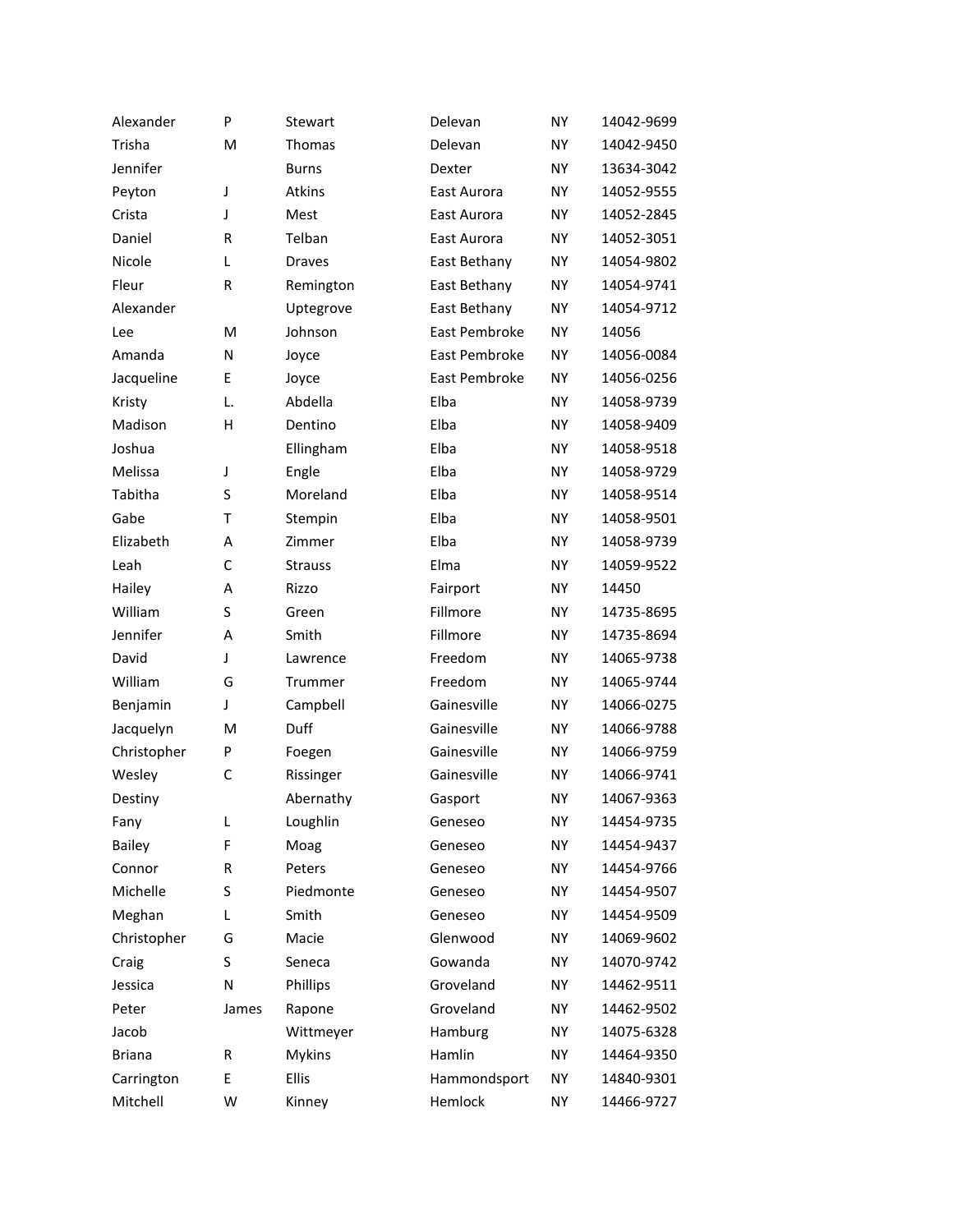| Corey          | E            | Lucey          | Hemlock       | <b>NY</b> | 14466-9714 |
|----------------|--------------|----------------|---------------|-----------|------------|
| Nickki         | L            | Perrin         | Hemlock       | <b>NY</b> | 14466-9624 |
| Tamara         | А            | Blanchard      | Hilton        | NΥ        | 14468-9733 |
| Robert         | J            | Lotta          | Hilton        | <b>NY</b> | 14468-1544 |
| Katherine      | T            | Nicot          | Hilton        | <b>NY</b> | 14468-9723 |
| Matthew        | J            | Wagner         | Hilton        | <b>NY</b> | 14468-9328 |
| Chevon         | $\mathsf{R}$ | Groves         | Holland       | NΥ        | 14080-9558 |
| Jessica        | L            | <b>Brien</b>   | Holley        | NY        | 14470-9044 |
| Tashanna       |              | Hards          | Holley        | NY        | 14470-9324 |
| Heather        | L            | Jones          | Holley        | <b>NY</b> | 14470-9723 |
| Felicia        | L            | Kraatz         | Holley        | NY.       | 14470-9504 |
| Christopher    | C            | Mason          | Holley        | <b>NY</b> | 14470-9402 |
| Claudia        | D            | Passarell      | Holley        | NY        | 14470-9344 |
| Michelle       | L            | Silpoch        | Holley        | <b>NY</b> | 14470-9343 |
| Emily          | J            | Skehan         | Holley        | NY.       | 14470-9761 |
| Lindsay        | N            | Smith          | Holley        | <b>NY</b> | 14470-9765 |
| Dennis         | L            | Wakula         | Holley        | NY        | 14470-1069 |
| Robert         | T            | Mulvihill      | Honeoye       | NY        | 14471-9358 |
| Chelsea        | V            | <b>Briglin</b> | Honeoye Falls | NY.       | 14472-9044 |
| Grace          | A            | Ventura        | Honeoye Falls | <b>NY</b> | 14472-1101 |
| Dakota         | J            | <b>Belford</b> | Hume          | <b>NY</b> | 14745-9800 |
| Isaac          | R            | Church         | Java Center   | NΥ        | 14082-9602 |
| Krystle        | Ε            | Kasprzak       | Java Center   | NY.       | 14082-9624 |
| Laurie         | A            | <b>Bush</b>    | Java Village  | NY        | 14083-9501 |
| Darcey         | C            | Schulwitz      | Kendall       | <b>NY</b> | 14476-9748 |
| Alexa          | M            | Wolf           | Kendall       | NY.       | 14476-9762 |
| Mary           | E            | Brockway       | Kent          | NY.       | 14477-9752 |
| <b>Barbara</b> | J            | Feathers       | Kent          | NY        | 14477-9633 |
| Kalee          | А            | Galletta       | Kent          | NY.       | 14477-9716 |
| Kelli          | E            | Napolitano     | Kent          | <b>NY</b> | 14477-9612 |
| Nicole         | E            | Niedzielski    | Lancaster     | NY.       | 14086-9544 |
| Elizabeth      | А            | Carney         | LeRoy         | NY        | 14482-1008 |
| Betsy          | M.           | Griffith       | LeRoy         | ΝY        | 14482      |
| Molly          | J            | Hulse          | LeRoy         | NY.       | 14482-1325 |
| Jessica        | L            | Mortimer       | LeRoy         | NY.       | 14482-1403 |
| Racheal        | L            | Olear          | LeRoy         | NY.       | 14482-1458 |
| Erica          | А            | Parker         | LeRoy         | ΝY        | 14482-1206 |
| Kari           | A            | Piazza         | LeRoy         | NY.       | 14482-1404 |
| Samantha       | J            | Platek         | LeRoy         | ΝY        | 14482-1519 |
| Nicole         | L            | Polisoto       | LeRoy         | NY.       | 14482-1432 |
| William        | н            | Simmons        | LeRoy         | ΝY        | 14482-8926 |
| Taylor         | N            | Tillotson      | LeRoy         | ΝY        | 14482-8980 |
| Sarah          | E            | Worley         | LeRoy         | ΝY        | 14482-9332 |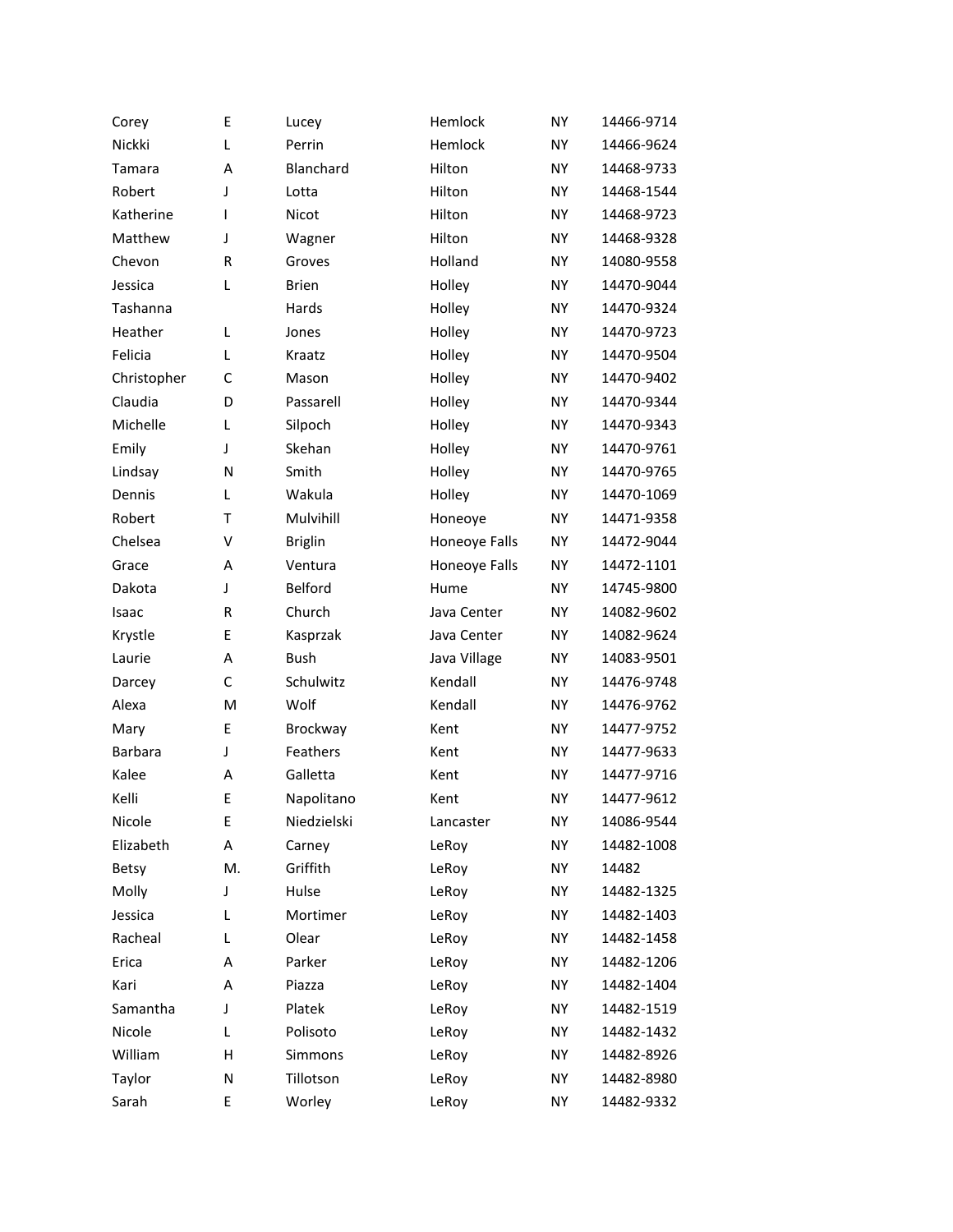| Anna           | E | Adams           | Lima                | <b>NY</b> | 14485-9745 |
|----------------|---|-----------------|---------------------|-----------|------------|
| Shane          | P | <b>Buyck</b>    | Lima                | <b>NY</b> | 14485-9454 |
| Susan          | M | O'Grady         | Lima                | <b>NY</b> | 14485-9568 |
| Monica         |   | Rubeck          | Little Valley       | <b>NY</b> | 14755      |
| Clinton        | J | <b>Richards</b> | Livonia             | <b>NY</b> | 14487-9604 |
| Sharon         | L | Semon           | Livonia             | <b>NY</b> | 14487-9756 |
| Morgan         | к | Ripley          | Lockport            | <b>NY</b> | 14094-6242 |
| Allison        | S | Wilczak         | Lockport            | <b>NY</b> | 14094-3129 |
| Nicole         | M | <b>Boring</b>   | Lyndonville         | <b>NY</b> | 14098-9721 |
| Adrienne       | D | Hallows         | Lyndonville         | <b>NY</b> | 14098-9776 |
| Stacy          | M | Heideman        | Lyndonville         | <b>NY</b> | 14098-9607 |
| Charles        | K | McKinney        | Lyndonville         | <b>NY</b> | 14098-9771 |
| Mandy          | к | Moore           | Lyndonville         | <b>NY</b> | 14098-9600 |
| <b>Brandon</b> | R | Pajek           | Lyndonville         | <b>NY</b> | 14098-9638 |
| Regina         | B | Simon           | Lyndonville         | <b>NY</b> | 14098-9783 |
| Kellie         | L | Wilcox          | Lyndonville         | <b>NY</b> | 14098-9773 |
| Deborah        | L | <b>Barnes</b>   | Medina              | <b>NY</b> | 14103-9534 |
| Lynn           |   | <b>Bolton</b>   | Medina              | <b>NY</b> | 14103-9401 |
| Kimberly       | D | Brueckner       | Medina              | <b>NY</b> | 14103-9436 |
| Amy            | E | Jackson         | Medina              | <b>NY</b> | 14103-1236 |
| Daphne         | L | Kroll           | Medina              | <b>NY</b> | 14103-9800 |
| Taylor         |   | Miller          | Medina              | <b>NY</b> | 14103-1511 |
| <b>Baillie</b> | D | Oberther        | Medina              | <b>NY</b> | 14103-1349 |
| Elizabeth      | P | Pickle          | Medina              | <b>NY</b> | 14103-9693 |
| <b>Missy</b>   | Α | Pries           | Medina              | <b>NY</b> | 14103-9570 |
| Samantha       | B | Snyder          | Medina              | <b>NY</b> | 14103-1003 |
| Jacob          | R | Werth           | Medina              | <b>NY</b> | 14103-1170 |
| <b>Brad</b>    | P | Wilson          | Medina              | <b>NY</b> | 14103-1827 |
| Hannah         | B | Wolfe           | Medina              | ΝY        | 14103-9588 |
| Rhonda         | M | Wright          | Medina              | <b>NY</b> | 14103-9526 |
| Athan          | J | Brown           | Middleport          | <b>NY</b> | 14105-1208 |
| Matthew        | C | Crosby          | Middleport          | <b>NY</b> | 14105-1216 |
| Christine      | S | Furmanek        | Middleport          | ΝY        | 14105-9610 |
| Matthew        | S | Turner          | Middleport          | NY        | 14105-1048 |
| Lyle           | С | Wagner          | Middleport          | NY        | 14105-9720 |
| Ashley         | J | Gaddy           | <b>Mount Morris</b> | NY        | 14510-1526 |
| Johnathan      |   | Peritore        | <b>Mount Morris</b> | ΝY        | 14510-0161 |
| Chelsey        | N | Woodworth       | <b>Mount Morris</b> | NY        | 14510-1333 |
| Ashley         | A | DioGuardi       | Mout                | NY.       | 14510-9606 |
| Jessica        | A | Kelly           | <b>Naples</b>       | NY        | 14512-9751 |
| Sharaisa       | L | White           | New York            | ΝY        | 10029-2020 |
| Mariaconcetta  |   | Meyers          | North               | NY        | 14514-9820 |
| Stephen        | А | Martino         | North Chili         | ΝY        | 14514-1365 |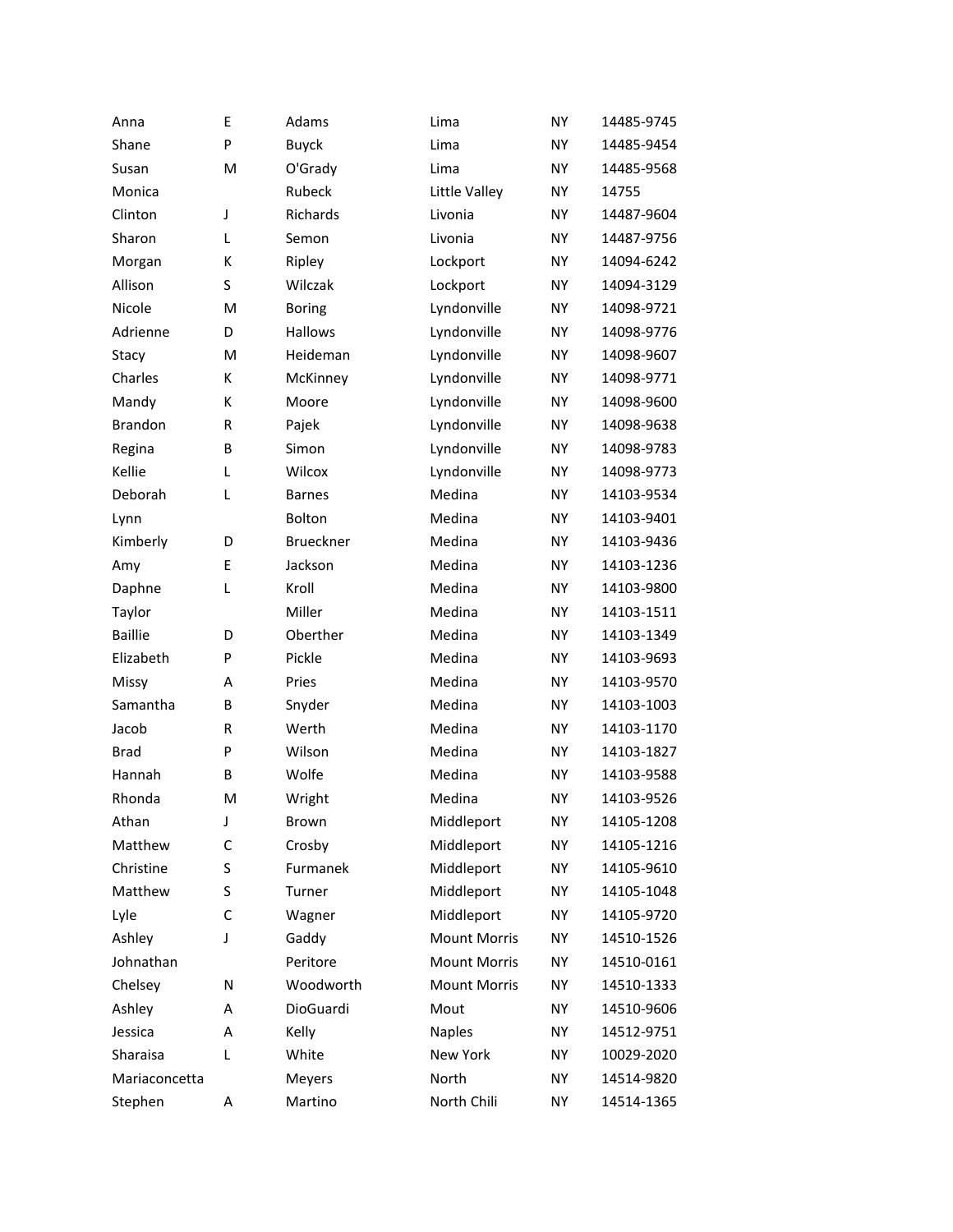| Carlos        | А | Ruiz           | North Chili  | <b>NY</b> | 14514-1361 |
|---------------|---|----------------|--------------|-----------|------------|
| Jonathan      | A | Slomba         | North Java   | <b>NY</b> | 14113-9765 |
| Melissa       | А | Gibson         | Nunda        | NY        | 14517-9611 |
| Sarah         | E | Link           | Nunda        | <b>NY</b> | 14517-1023 |
| Samantha      | G | Lucier         | Nunda        | NY        | 14517-9763 |
| Heather       | R | McKeown        | Nunda        | <b>NY</b> | 14517-9631 |
| Benjamin      | J | Bombela        | Oakfield     | NY        | 14125-1119 |
| Steven        | E | <b>Bussard</b> | Oakfield     | <b>NY</b> | 14125-9719 |
| Jessica       | R | Cherry         | Oakfield     | NY        | 14125-1118 |
| Danielle      | E | Gross          | Oakfield     | <b>NY</b> | 14125-9701 |
| AnneMarie     | R | Kelsey         | Oakfield     | NY        | 14125-9716 |
| McKenzie      | L | Perfitt        | Oakfield     | <b>NY</b> | 14125-1101 |
| Angelique     | M | Porey          | Oakfield     | NY        | 14125-1120 |
| Kristie       | L | Scroger        | Oakfield     | <b>NY</b> | 14125-1201 |
| Alyse         | A | Shamp          | Oakfield     | NY        | 14125-9767 |
| Joleen        | J | Spaich         | Oakfield     | <b>NY</b> | 14125-1054 |
| Jocelyn       | N | Eade           | Olean        | NY        | 14760-3701 |
| Connor        |   | Goodno         | Ontario      | <b>NY</b> | 14519-9175 |
| Richard       | J | Apley          | Pavilion     | NY        | 14525-9701 |
| Anthony       | T | Misisco        | Pavilion     | <b>NY</b> | 14525-9616 |
| Warren        | L | Oderkirk       | Pavilion     | NY        | 14525-0115 |
| Nancy         | E | Swede          | Pavilion     | <b>NY</b> | 14525-9126 |
| Samantha      | А | Volkmar        | Pavilion     | NY        | 14525-9138 |
| Lauren        | С | Baker          | Perry        | NY        | 14530-1548 |
| <b>Brett</b>  | L | Boyle          | Perry        | NY        | 14530-1331 |
| Morgan        | J | DeMun          | Perry        | NY        | 14530-1602 |
| Morgan        | E | Hale           | Perry        | NY        | 14530-1331 |
| Allysa        | M | Hart           | Perry        | NY        | 14530-9562 |
| Kali          | M | Ryan           | Perry        | NY        | 14530-1036 |
| Mariah        | M | Sillen         | Perry        | <b>NY</b> | 14530-1104 |
| Leanna        | M | Smith          | Perry        | NY        | 14530-1119 |
| Michelle      | E | Tallman        | Perry        | NY        | 14530-1620 |
| David         | J | Wolfanger      | Perry        | NΥ        | 14530-1022 |
| Celeen        | M | Woodard        | Perry        | NΥ        | 14530-1541 |
| Matthew       | G | Zintel         | Perry        | NY        | 14530-1226 |
| Amanda        | N | Bernard        | Piffard      | NΥ        | 14533-9765 |
| <b>Bryant</b> | G | Thompson       | Pike         | NY.       | 14130-0044 |
| Ami           | L | Cornell        | Pittsford    | NY        | 14534-1840 |
| lan           | J | Mitchell       | Poughkeepsie | ΝY        | 12603-1011 |
| Kaitlyn       | N | Strong         | Poughquag    | NΥ        | 12570-5734 |
| Agatha        | M | Bennett        | Rochester    | NY.       | 14621-5124 |
| Alicia        |   | Bohrer         | Rochester    | NY        | 14626-4881 |
| Celia         | Α | Caleb          | Rochester    | ΝY        | 14624-2254 |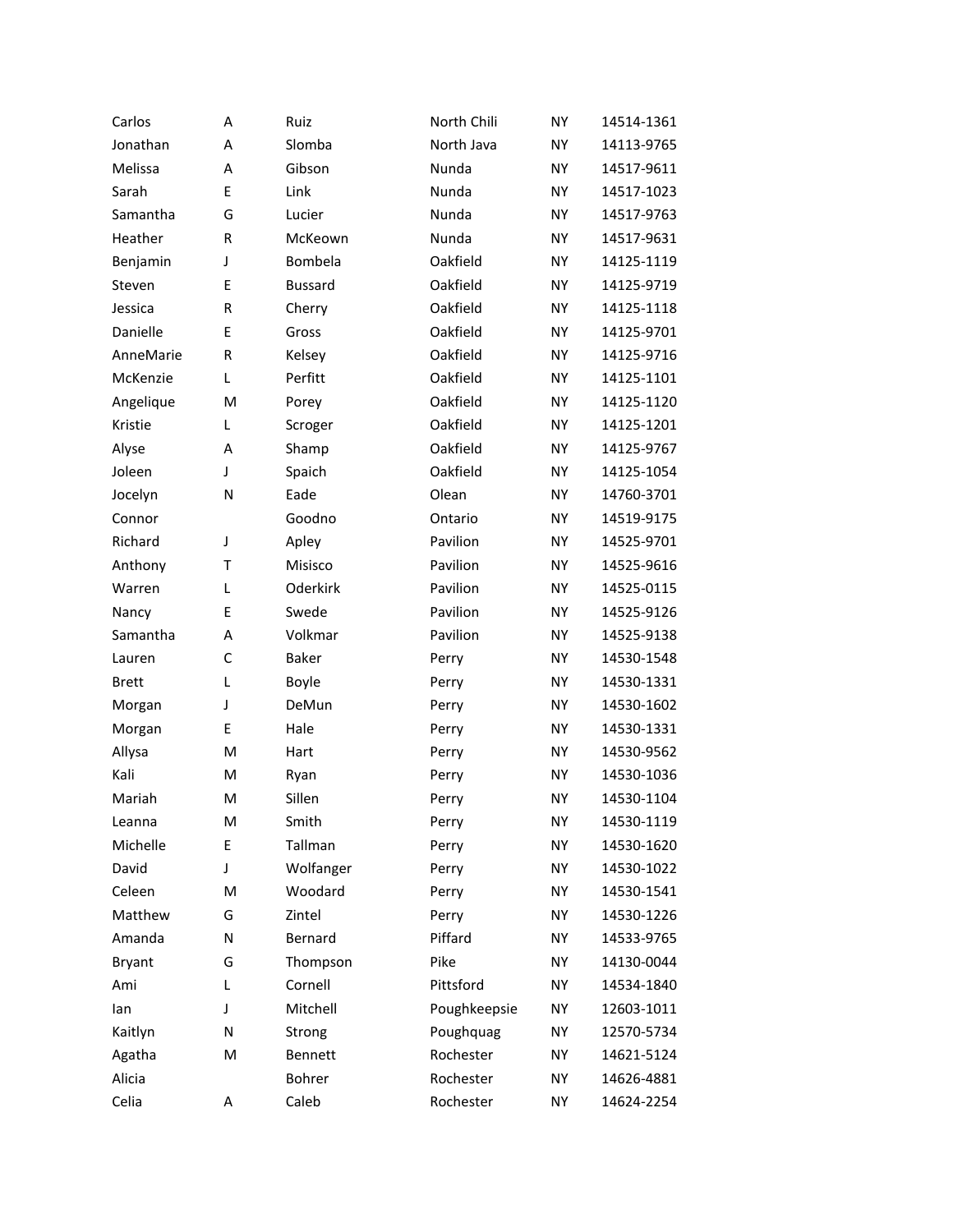| Elizabeth    | А       | Cefalu      | Rochester             | <b>NY</b> | 14613-1009 |
|--------------|---------|-------------|-----------------------|-----------|------------|
| <b>Tracy</b> | R       | Hardes      | Rochester             | <b>NY</b> | 14620-3714 |
| Jonathon     | M       | Harris      | Rochester             | <b>NY</b> | 14624-1443 |
| Amanda       | К       | Hart        | Rochester             | <b>NY</b> | 14606-3223 |
| Andrew       | C       | Holmes      | Rochester             | <b>NY</b> | 14616-4208 |
| Daniel       | P       | Mlacker     | Rochester             | <b>NY</b> | 14624-2837 |
| Susan        | M       | Muchard     | Rochester             | <b>NY</b> | 14624-4700 |
| Jessica      | N       | Rush        | Rochester             | <b>NY</b> | 14620-1710 |
| Brittany     | Α       | Schulik     | Rochester             | <b>NY</b> | 14616-3813 |
| David        | J       | Seward      | Rochester             | <b>NY</b> | 14609-4252 |
| Brittany     | A       | Siplin      | Rochester             | <b>NY</b> | 14619-1707 |
| Anne         | К       | Stone       | Rochester             | <b>NY</b> | 14624-1055 |
| Haley        | M       | Walker      | Rochester             | <b>NY</b> | 14616-3638 |
| Kelly        | D       | Walsh       | Rochester             | <b>NY</b> | 14616-3920 |
| Sherrie      | Г       | Wright      | Rochester             | <b>NY</b> | 14606-4000 |
| April        |         | Gingerich   | Sardinia              | <b>NY</b> | 14134-9712 |
| Justin       | M       | Winters     | Scottsville           | <b>NY</b> | 14546-9784 |
| Sakura       |         | Gysin       | Sherburne             | <b>NY</b> | 13460-3517 |
| James        | Patrick | Devitt      | <b>Silver Springs</b> | NY        | 14550-9714 |
| Carrie       | E       | Greig       | <b>Silver Springs</b> | <b>NY</b> | 14550-9768 |
| Adam         | D       | Bixby       | Spencerport           | NY        | 14559-9520 |
| Maryellen    |         | Crist       | Spencerport           | <b>NY</b> | 14559-9534 |
| Heather      | M       | Figlow      | Spencerport           | NY        | 14559-1411 |
| Marguarite   | C       | Humphrey    | Spencerport           | <b>NY</b> | 14559-9734 |
| Kiera        | E       | McGrath     | Spencerport           | NY        | 14559-9727 |
| Serenna      |         | Roose       | Spencerport           | <b>NY</b> | 14559-1033 |
| Leon         | J       | Goodremote  | Springville           | NY        | 14141-9217 |
| Lyndsay      | R       | Baker       | Stafford              | <b>NY</b> | 14143-9536 |
| Tanner       | А       | Bryan       | Stafford              | <b>NY</b> | 14143-9562 |
| Thomas       | B       | Galpine     | Staten Island         | <b>NY</b> | 10305-2524 |
| Anthony      | R       | Wolowiec    | Strykersville         | NY        | 14145-9545 |
| Kaci         | T       | Asper       | Syracuse              | NY        | 13211-1432 |
| Alicia       | Г       | Claudio     | Tonawanda             | NY.       | 14223-1002 |
| Shannon      | M       | Curry       | Tonawanda             | NY        | 14150-4310 |
| Mallori      | В       | Andrews     | Varysburg             | NY        | 14167-9757 |
| Faith        | E       | Blackburn   | Victor                | NΥ        | 14564-9716 |
| Derek        | W       | Draper      | Wadsworth             | NY        | 14533-9603 |
| Colton       |         | <b>Buck</b> | Warsaw                | NY        | 14569-9328 |
| Elijah       | т       | <b>Buck</b> | Warsaw                | NY        | 14569-9328 |
| Ervin        | W       | DeLude      | Warsaw                | NY        | 14569-9758 |
| Elizabeth    | R       | Delude      | Warsaw                | ΝY        | 14569-9758 |
| Laurel       | L       | Hendershott | Warsaw                | NY        | 14569-9744 |
| Michael      | J.      | Hendry      | Warsaw                | NY        | 14569-1302 |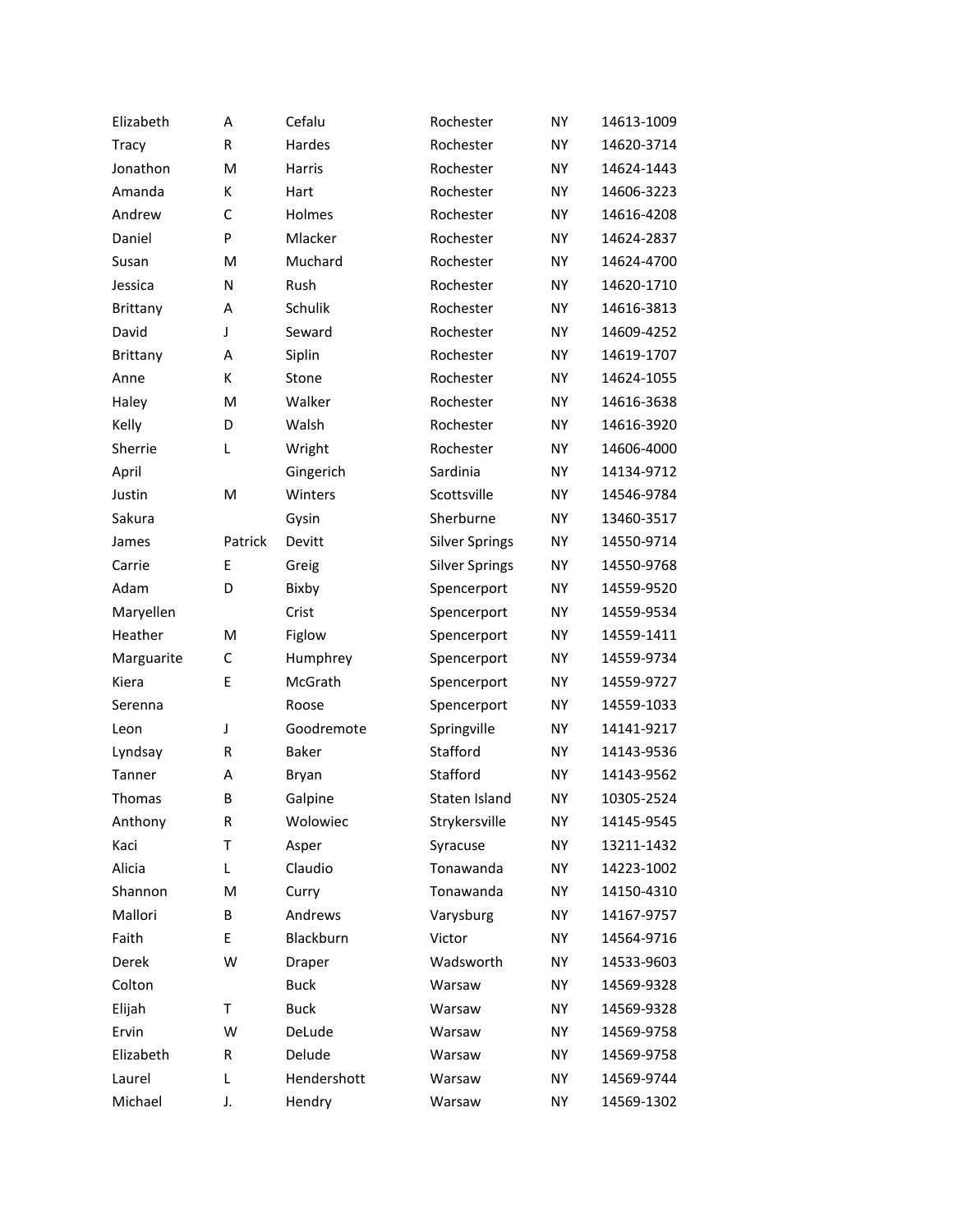| Joshua         | т  | Herman         | Warsaw    | <b>NY</b> | 14569-1517 |
|----------------|----|----------------|-----------|-----------|------------|
| Alexander      | J  | Ingles         | Warsaw    | NY.       | 14569-1454 |
| Benjamin       |    | Korytkowski    | Warsaw    | NY.       | 14569-9796 |
| Chelsea        | M  | Miller         | Warsaw    | NY.       | 14569-9333 |
| Kirstie        | A  | <b>Muniak</b>  | Warsaw    | <b>NY</b> | 14569-9764 |
| Sherrie        | L  | Spencer        | Warsaw    | NY.       | 14569-1438 |
| Tracy          | L  | Weis           | Warsaw    | NY.       | 14569-9702 |
| Amanda         | A  | Campbell       | Waterport | NY.       | 14571      |
| Abigail        | J  | <b>Beaupre</b> | Wayland   | NY.       | 14572-1342 |
| Rhiannon       | R  | <b>Bortle</b>  | Wayland   | NY.       | 14572-1222 |
| Dawn           | L  | Collen         | Wayland   | NY.       | 14572-9585 |
| <b>Brandon</b> | L  | Cromp          | Wayland   | NY.       | 14572-9518 |
| Paul           |    | Rulli          | Webster   | NY.       | 14580-9194 |
| Andrew         |    | Zawistoski     | Webster   | NY.       | 14580-4121 |
| Kylie          | N  | Dunn           | Woodhull  | NY.       | 14898-9649 |
| Judith         | М. | Elwell         | Wyoming   | NY.       | 14591-9726 |
| Daniel         | S  | Nash           | Wyoming   | NY.       | 14591-9411 |
| Heather        | J  | Yuhnke         | Wyoming   | NY.       | 14591-9543 |
| Kelly          |    | Hubbard        | Yorkshire | NY.       | 14173-0071 |

## **INTERNATIONAL STUDENTS**

| Kern    | O'Reilly | Ireland           |
|---------|----------|-------------------|
| Yuki    | Abe      | Japan             |
| Sayaka  | Fukunaga | Japan             |
| Ryo     | Gogami   | Japan             |
| Ikuma   | Hirano   | Japan             |
| Mina    | Horiuchi | Japan             |
| Natsuki | Hyodo    | Japan             |
| Miku    | Ishikawa | Japan             |
| Mari    | Ito      | Japan             |
| Nana    | Iwamoto  | Japan             |
| Yuito   | Kawamura | Japan             |
| Sayaka  | Nakagawa | Japan             |
| Chiho   | Nakayama | Japan             |
| Maaya   | Sakamoto | Japan             |
| Yu      | Shimizu  | Japan             |
| Kaho    | Sugisawa | Japan             |
| Ami     | Tanaka   | Japan             |
| Kana    | Tatsumi  | Japan             |
| Yurina  | Yasutomi | Japan             |
| Goeun   | Park     | Republic of Korea |